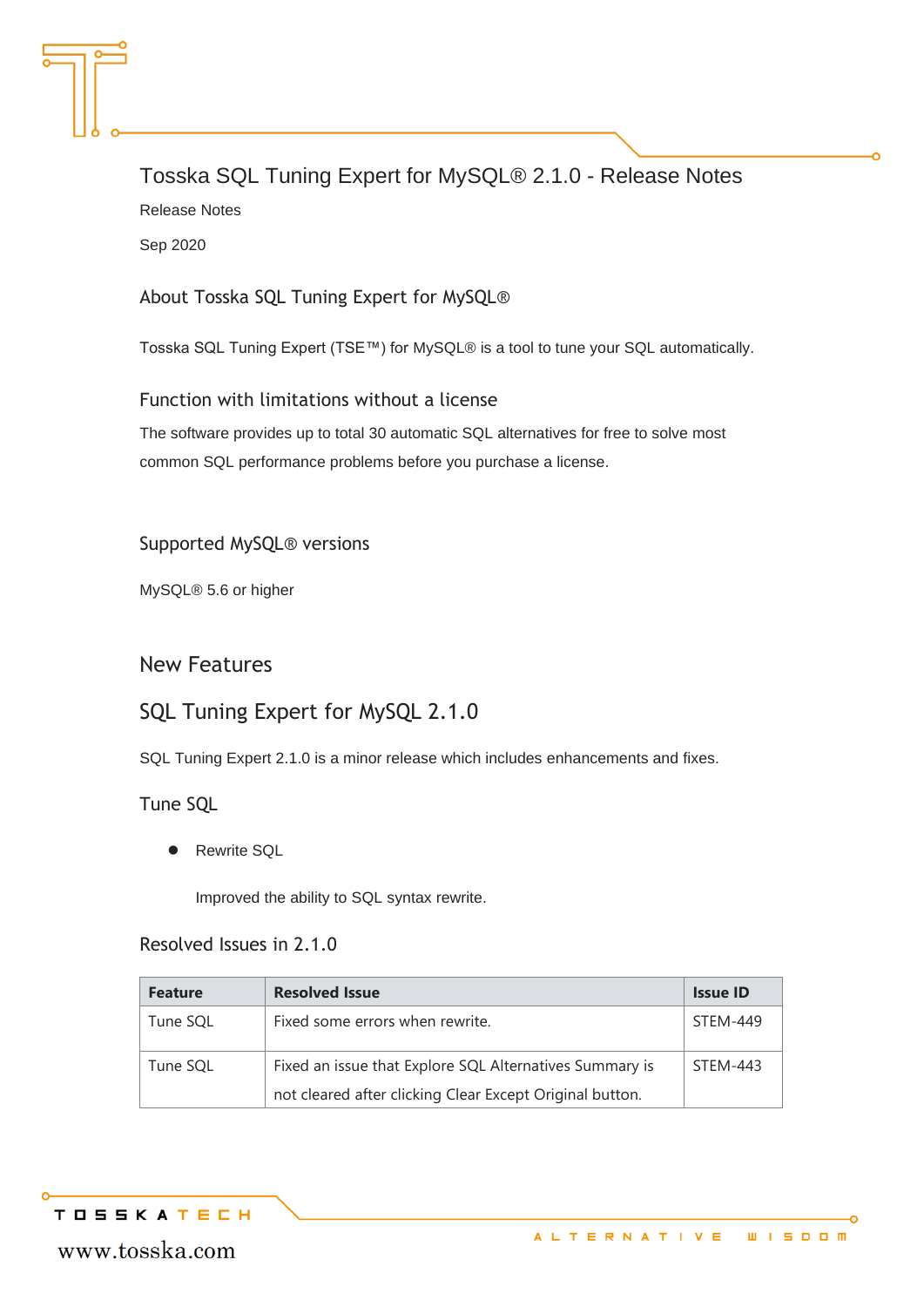# SQL Tuning Expert for MySQL 2.0.0

SQL Tuning Expert 2.0.0 is a major release which includes new features, enhancements and fixes.

#### Tune SQL

⚫ Rewrite SQL

A new powerful A.I. SQL Rewrite Engine to help users to rewrite their problematic SQL statements to potential better semantic equivalent SQL alternatives. User can select "Rewrite + Hints", "Rewrite Only" or "Hints Only" method in "Tuning Method" dropdown menu to tell our A.I. Rewrite Engine which tuning method will be used to tune a given SQL.

| <b>SQL Editor</b>                           | $\backsim$<br>Tuning Method   Rewrite + Hints<br>urrent Schema                                                          |
|---------------------------------------------|-------------------------------------------------------------------------------------------------------------------------|
| select *<br>from<br>employee<br>where       | (emp_dept, emp_salary) in (select<br>emp_dept,<br>max(EMP_SALARY) max_salary<br>employee<br>from<br>group by emp_dept); |
| <b>Bind Variables</b>                       | Improved the ability to detect the data type of bind variables.                                                         |
| Mark Best SQL Alternative                   |                                                                                                                         |
|                                             |                                                                                                                         |
|                                             | An icon is shown to mark the best SQL alternative after SQL tuning or test running.                                     |
| <b>Plan Viewer</b><br>Improved Visual Plan. |                                                                                                                         |
| SQL Tuning session history                  |                                                                                                                         |
|                                             | Show scrollbar if there are too many saved SQL tuning sessions.                                                         |
| Compare SQL                                 |                                                                                                                         |

**TOSSKATECH**